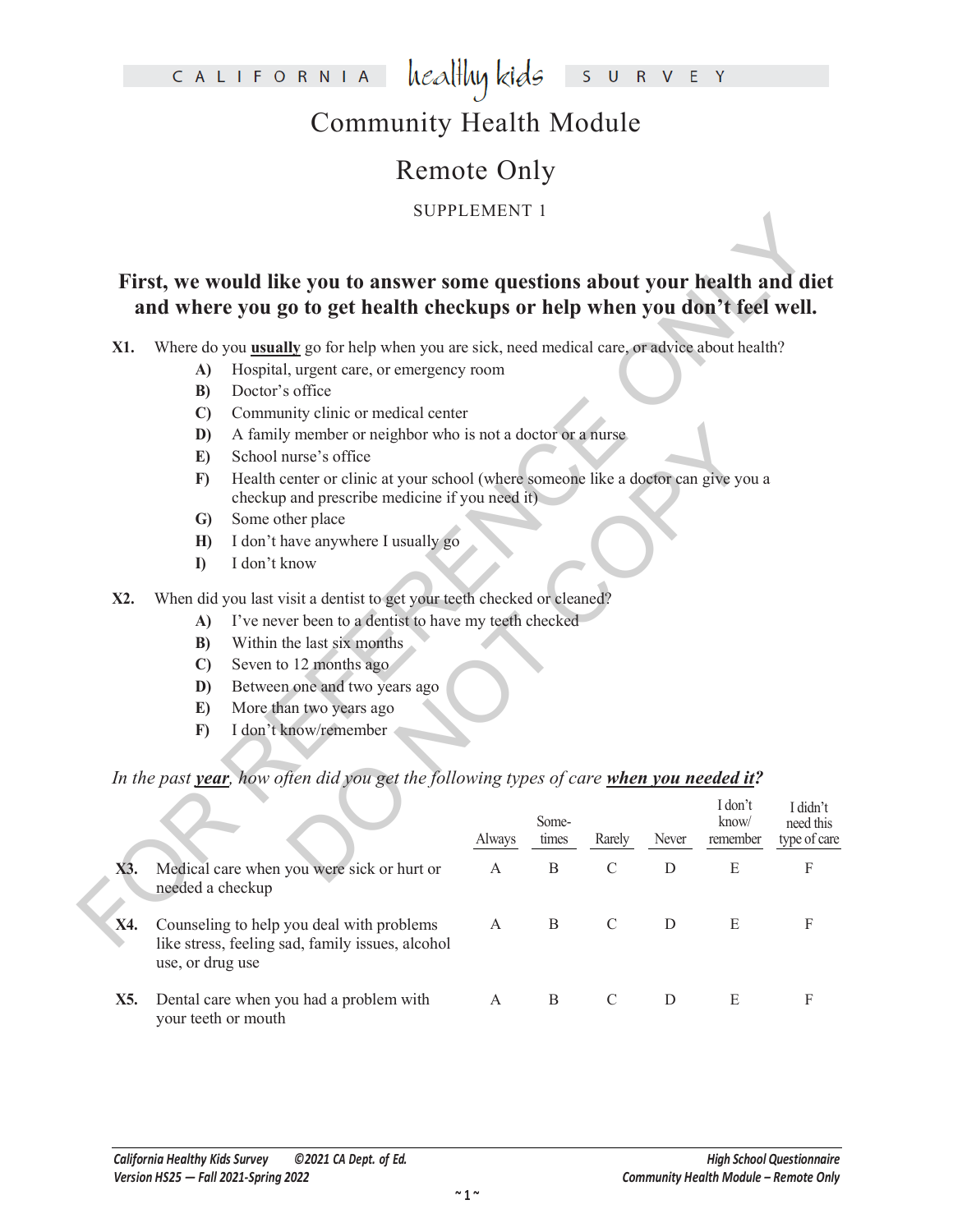### CALIFORNIA healthy kids S U R V E Y

# Community Health Module

# Remote Only

### SUPPLEMENT 1

|                                                                                                                                                                | N <sub>o</sub>                                              | Yes                                                                                                                                                                                                                                                                                                                                                                                                                                                                                                                                                                          |
|----------------------------------------------------------------------------------------------------------------------------------------------------------------|-------------------------------------------------------------|------------------------------------------------------------------------------------------------------------------------------------------------------------------------------------------------------------------------------------------------------------------------------------------------------------------------------------------------------------------------------------------------------------------------------------------------------------------------------------------------------------------------------------------------------------------------------|
| X6.<br>didn't have a cold                                                                                                                                      | А                                                           | $\boldsymbol{B}$                                                                                                                                                                                                                                                                                                                                                                                                                                                                                                                                                             |
| Tooth pain or other dental problems<br>X7.                                                                                                                     | А                                                           | B                                                                                                                                                                                                                                                                                                                                                                                                                                                                                                                                                                            |
| X8.                                                                                                                                                            | A                                                           | $\, {\bf B}$                                                                                                                                                                                                                                                                                                                                                                                                                                                                                                                                                                 |
|                                                                                                                                                                |                                                             |                                                                                                                                                                                                                                                                                                                                                                                                                                                                                                                                                                              |
| X9.<br>A)<br>$0$ days<br>1 day<br>B)<br>2 days<br>$\mathbf{C}$<br>3 days<br>D)<br>4 days<br>E)<br>5 days<br>$\bf{F}$<br>6 days<br>$\mathbf{G}$<br>7 days<br>H) |                                                             |                                                                                                                                                                                                                                                                                                                                                                                                                                                                                                                                                                              |
|                                                                                                                                                                | POLI LEMENI I<br>A negative school or classroom environment | In the past 30 days, did you miss an entire day of school for any of the following reasons?<br>Asthma or other problems with breathing, coughing, chest pain, or wheezing when you<br>The next question asks about physical activity and diet.<br>How many of the past 7 days did you exercise or do physical activity for a total of at least 60 minutes a<br>day (like basketball, soccer, running, swimming laps, bicycling, skateboarding, fast walking, dancing, or<br>similar aerobic activities; do not include exercise that lasted less than 10 minutes at a time)? |

### **The next question asks about physical activity and diet.**

- Example of the state of dophysical activity and diet.<br>
State of dophysical activity for a total of at least 60<br>
soccer, running, swimming laps, bicycling, skateboarding, fast walking,<br>
stities; do <u>not</u> include exercise th **X9.** How many of the past **7 days** did you exercise or do physical activity for a total of at least 60 minutes a day (like basketball, soccer, running, swimming laps, bicycling, skateboarding, fast walking, dancing, or similar aerobic activities; do **not** include exercise that lasted less than 10 minutes at a time)?
	- **A)** 0 days
	- **B)** 1 day
	- **C)** 2 days
	- **D)** 3 days
	- **E)** 4 days
	- **F)** 5 days
	- **G)** 6 days
	- **H)** 7 days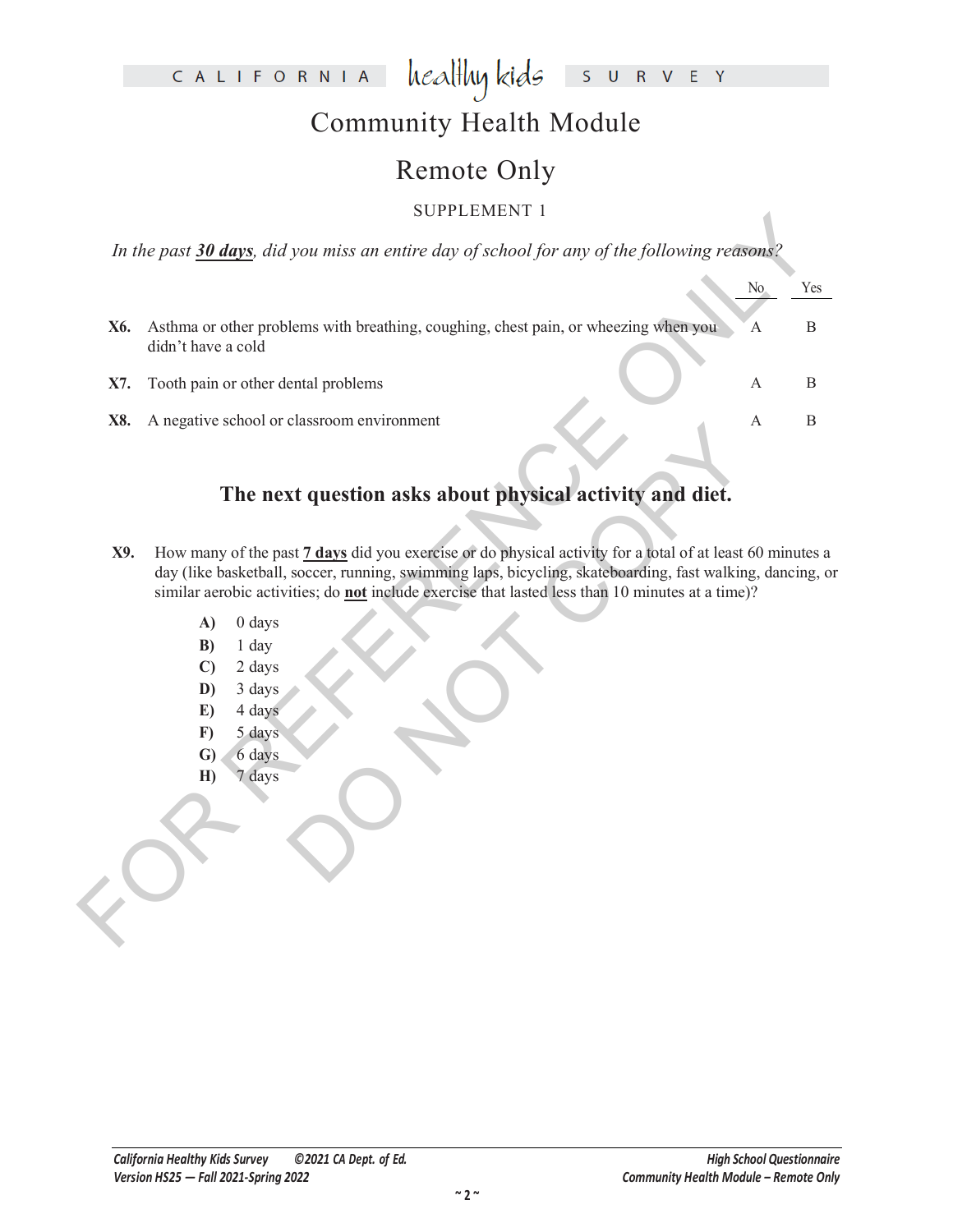# CALIFORNIA healthykids SURVEY

# Community Health Module

### Remote Only

### SUPPLEMENT 1

| <b>DOIT LEMENT I</b>                                                                                |                       |                |                     |             |                   |
|-----------------------------------------------------------------------------------------------------|-----------------------|----------------|---------------------|-------------|-------------------|
|                                                                                                     |                       |                |                     |             |                   |
| How strongly do you agree or disagree with the following statements about your school?              |                       |                |                     |             |                   |
|                                                                                                     |                       |                | Neither<br>Disagree |             |                   |
|                                                                                                     | Strongly<br>Disagree  | Disagree       | Nor<br>Agree        | Agree       | Strongly<br>Agree |
| X10. This school encourages students to feel responsible<br>for how they act.                       | A                     | Β              | $\mathcal{C}$       | $\mathbf D$ | ${\bf E}$         |
| X11. Students are often given rewards for being good.                                               | $\boldsymbol{\rm{A}}$ | B              | $\mathcal{C}$       | $\mathbf D$ | E                 |
| X12. This school encourages students to understand how<br>others think and feel.                    |                       |                | $\mathcal{C}$       | D           | E                 |
| X13. Students are taught that they can control their own<br>behavior.                               | $\mathbf{A}$          | $\overline{B}$ | $\overline{C}$      | $\mathbf D$ | ${\bf E}$         |
| X14. This school helps students resolve conflicts with<br>one another.                              | Α                     | $\, {\bf B}$   | $\mathcal{C}$       | D           | ${\bf E}$         |
| X15. This school encourages students to care about how<br>others feel.                              | A                     | $\, {\bf B}$   | $\mathcal{C}$       | $\mathbf D$ | E                 |
| X16. The rules in this school are too strict.                                                       | A                     | B              | $\mathbf C$         | D           | E                 |
| X17. It is easy for students to get kicked out of class (in-<br>person or remote) or get suspended. | A                     | B              | $\mathcal{C}$       | D           | E                 |
| X18. Students get in trouble for breaking small rules.                                              | A                     | B              | $\mathcal{C}$       | D           | E                 |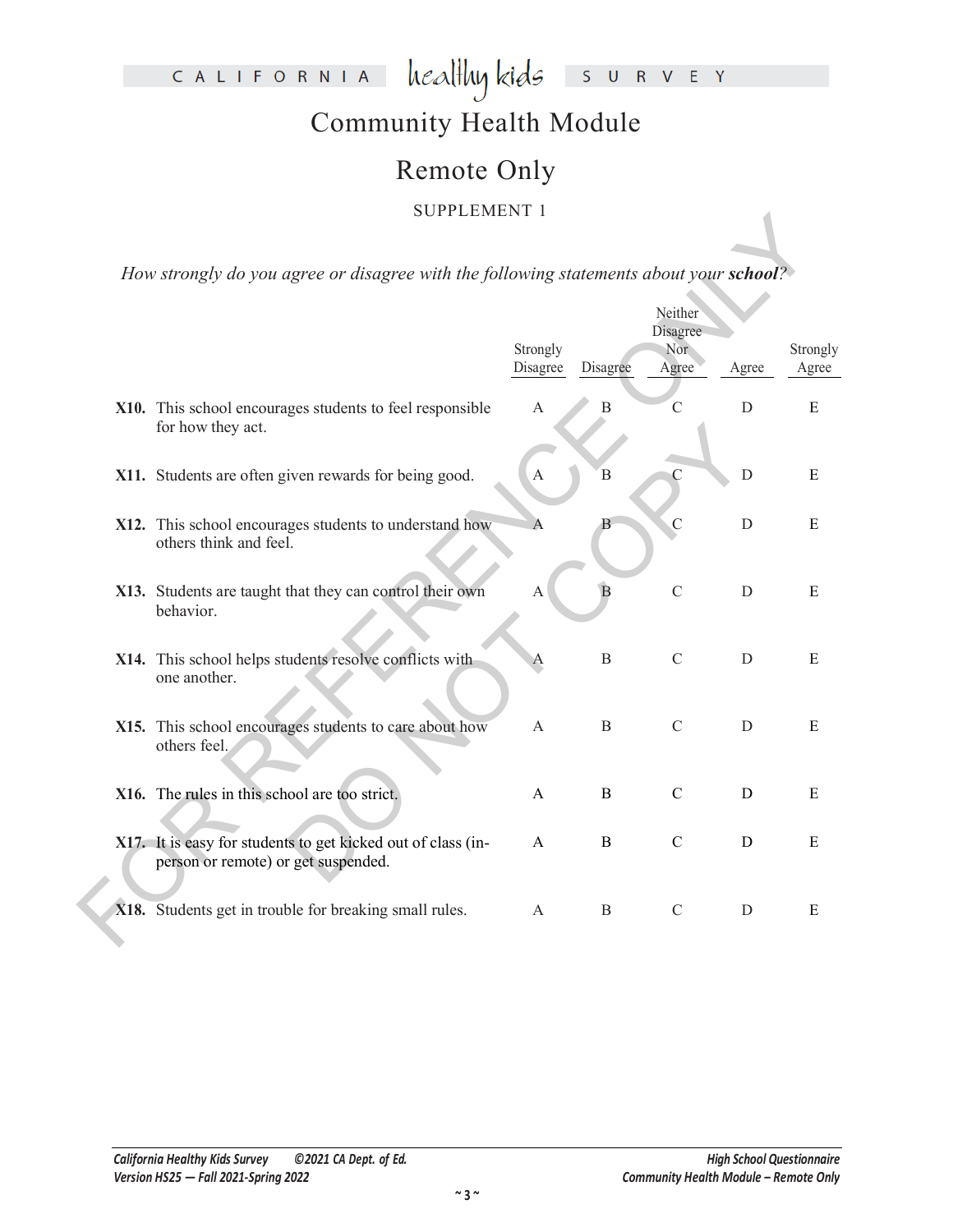CALIFORNIA healthy kids R V E Y  $S$  U

# Community Health Module

# Remote Only

### SUPPLEMENT 1

The next statements are about what might occur outside your school or home,<br>such as in your neighborhood or community, or your experiences with an<br>adult in the community other than a parent, relative, or guardian.<br>
X19. H **The next statements are about what might occur outside your school or home, such as in your neighborhood or community, or your experiences with an adult in the community other than a parent, relative, or guardian.**

**X19.** How safe do you feel in the neighborhood where you live?

- **A)** Very safe
- **B)** Safe
- **C)** Neither safe nor unsafe
- **D)** Unsafe
- **E)** Very unsafe

### **X20.** How safe do you feel in your neighborhood parks and playgrounds?

- **A)** Very safe
- **B)** Safe
- **C)** Neither safe nor unsafe
- **D)** Unsafe
- **E)** Very unsafe
- **F)** I don't have any neighborhood parks or playgrounds
- Safe<br>
El in your neighborhood parks and playgrounds?<br>
Safe nor unsafe<br>
Safe ave any neighborhood parks or playgrounds<br> **nonths**, how many times in your neighborhood (not at school) have you s<br>
gum, knife, or other weapon?<br> **X21.** During the past **12 months**, how many times in your neighborhood (not at school) have you seen someone carrying a gun, knife, or other weapon?
	- **A)** Never
	- **B)** 1 time
	- **C)** 2 times
	- $\overline{D}$ ) 3 times
	- **E)** 4 or more times

**X22.** Which of the following are major problems in your neighborhood? *(Mark All That Apply.)*

- **A)** Bullying
- **B)** Crime
- **C)** Empty or abandoned buildings
- **D)** Fights
- **E)** Gangs
- **F)** Graffiti
- **G)** Availability of alcohol for youth
- **H)** People selling drugs
- **I)** Police treating people unfairly
- **J)** Lack of access to parks and recreation
- **K)** Lack of affordable places to live
- **L)** Poor living conditions (such as not clean, well-kept up, or safe)
- **M)** None of the above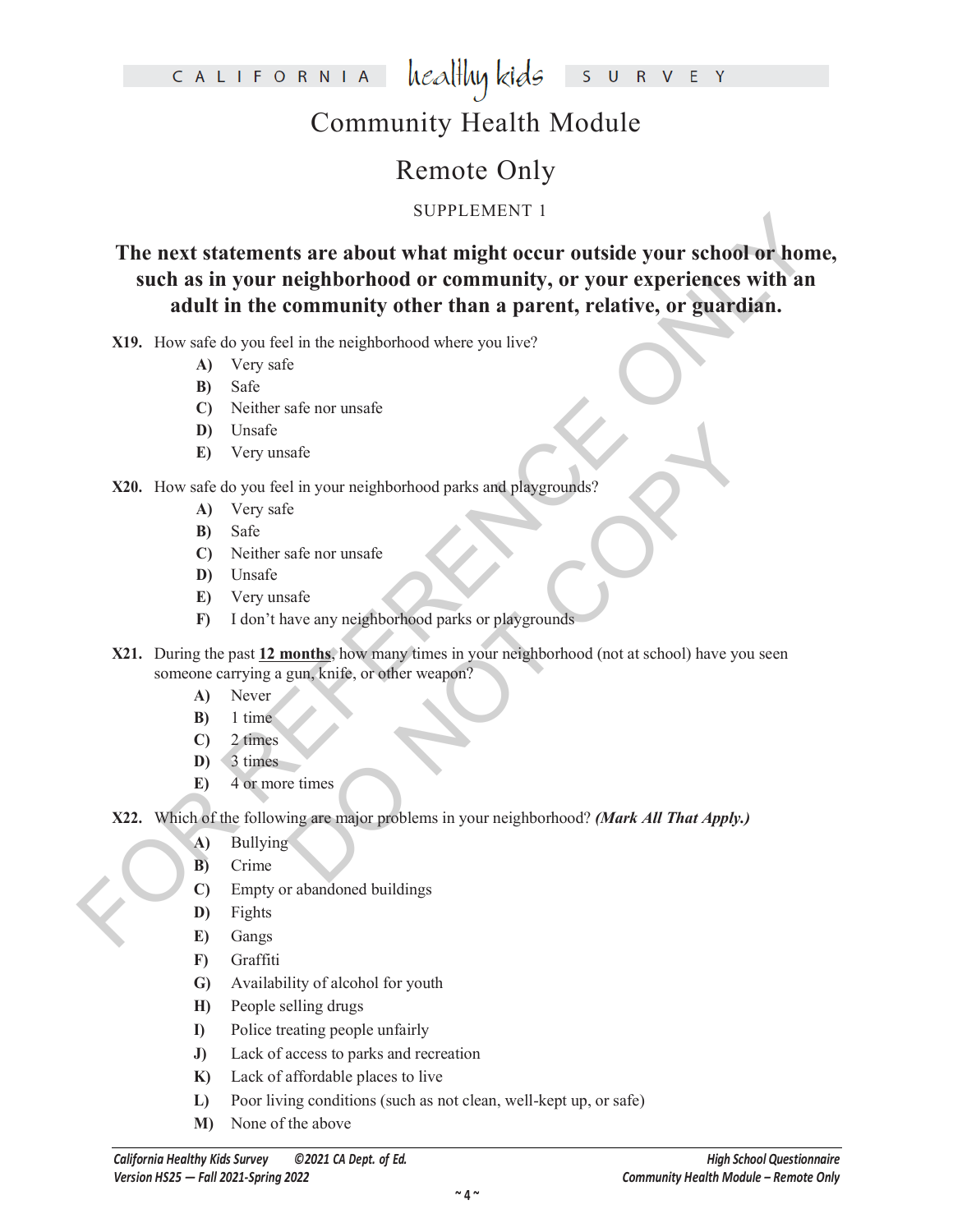### CALIFORNIA healthy kids S U R V E Y

# Community Health Module

# Remote Only

### SUPPLEMENT 1

| Not At   |                                                                                                                                                          | Pretty<br>Much                                       | Very<br>Much                                        |                                                                                                              |
|----------|----------------------------------------------------------------------------------------------------------------------------------------------------------|------------------------------------------------------|-----------------------------------------------------|--------------------------------------------------------------------------------------------------------------|
|          | True                                                                                                                                                     | True                                                 | True                                                |                                                                                                              |
|          |                                                                                                                                                          |                                                      |                                                     |                                                                                                              |
|          | $\overline{B}$                                                                                                                                           | C                                                    | D                                                   |                                                                                                              |
|          | $\overline{B}$                                                                                                                                           | $\mathcal{C}$                                        | D                                                   |                                                                                                              |
|          | В                                                                                                                                                        | $\mathsf{C}$                                         | D                                                   |                                                                                                              |
| A        | B                                                                                                                                                        | $\mathcal{C}$                                        | D                                                   |                                                                                                              |
|          | $\, {\bf B}$                                                                                                                                             | $\mathcal{C}$                                        | $\mathbf D$                                         |                                                                                                              |
| Strongly |                                                                                                                                                          | Neither<br>Disagree<br>Nor                           |                                                     | Stron<br>Ag                                                                                                  |
|          |                                                                                                                                                          |                                                      |                                                     |                                                                                                              |
|          |                                                                                                                                                          |                                                      |                                                     | $\mathbf E$                                                                                                  |
| A        | $\mathbf B$                                                                                                                                              | $\mathcal{C}$                                        | D                                                   | E                                                                                                            |
| A        | $\mathbf B$                                                                                                                                              | $\mathcal{C}$                                        | D                                                   | E                                                                                                            |
| A        | $\bf{B}$                                                                                                                                                 | $\mathcal{C}$                                        | $\mathbf D$                                         | E                                                                                                            |
|          | $\mathbf{A}$<br>Disagree<br>X29. I feel close to people in my community/neighborhood.<br>A<br>X31. I feel like I am a part of my community/neighborhood. | All True<br>$\mathbf{B}$<br>Disagree<br>$\, {\bf B}$ | A Little<br>$\mathcal{C}$<br>Agree<br>$\mathcal{C}$ | D<br>How strongly do you agree or disagree with the following statements about your community/<br>Agree<br>D |

|                                                            | Strongly |          | Neither<br>Disagree<br>Nor |       | Strongly |
|------------------------------------------------------------|----------|----------|----------------------------|-------|----------|
|                                                            | Disagree | Disagree | Agree                      | Agree | Agree    |
| X29. I feel close to people in my community/neighborhood.  | A        | B        | C                          | D     | Ε        |
| X30. I am happy to live in my community/neighborhood.      | A        | B        | C                          | D     | Ε        |
| X31. I feel like I am a part of my community/neighborhood. | A        | B        | C                          | D     | Ε        |
| X32. I feel connected to my community/neighborhood.        | A        | B        | C                          | D     | Ε        |
| X33. I feel safe in my community/neighborhood.             | А        | B        | C                          |       | Е        |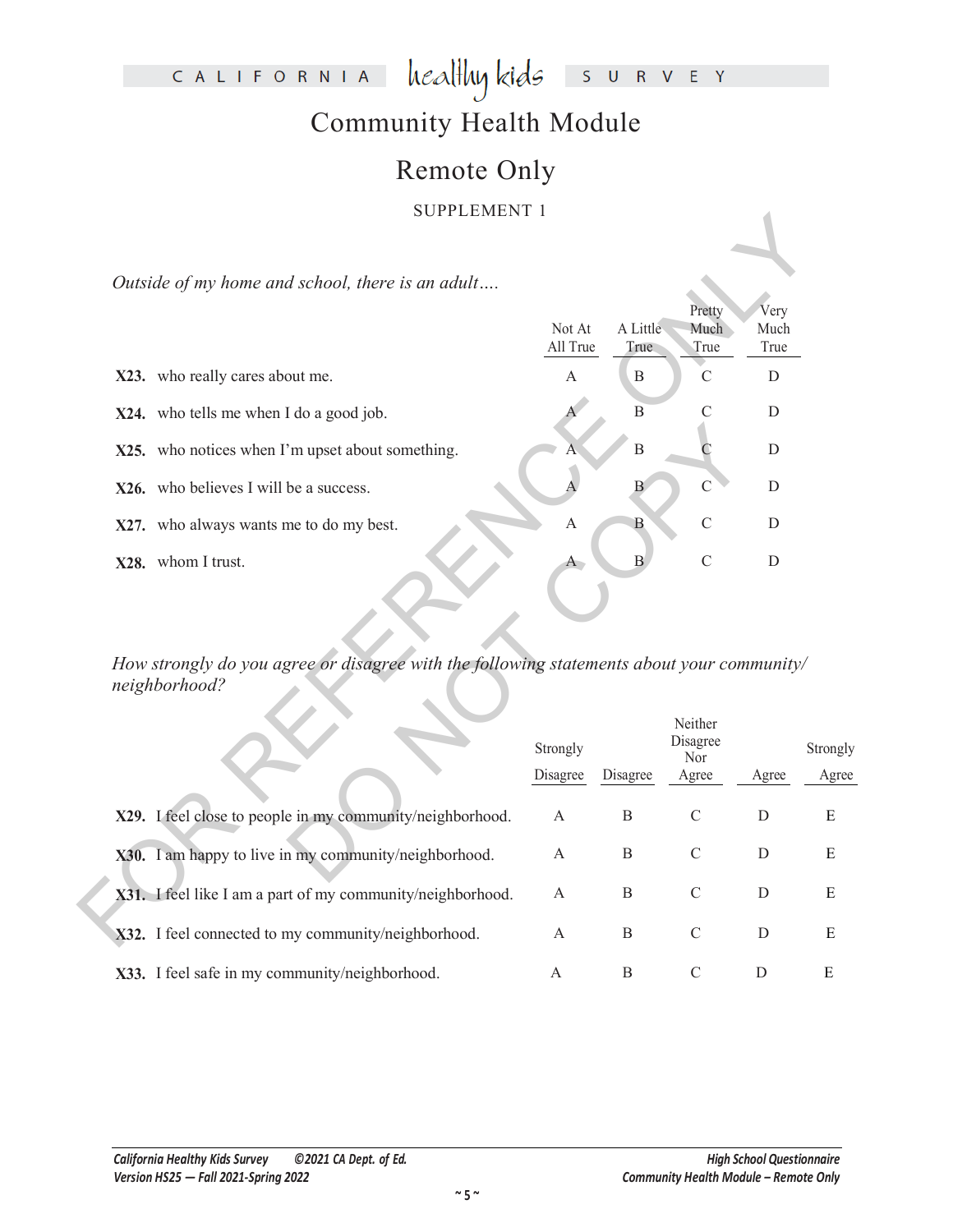### CALIFORNIA  $\text{head}$  kids S U R V E Y

# Community Health Module

# Remote Only

### SUPPLEMENT 1

| Not At<br>All True | A Little<br>True | Pretty<br>Much | Very                                                                                                                                                                                                                      |
|--------------------|------------------|----------------|---------------------------------------------------------------------------------------------------------------------------------------------------------------------------------------------------------------------------|
|                    |                  |                |                                                                                                                                                                                                                           |
|                    |                  | True           | Much<br>True                                                                                                                                                                                                              |
| А                  |                  | $\overline{C}$ | ${\bf D}$                                                                                                                                                                                                                 |
| А                  | $\, {\bf B}$     | $\mathcal{C}$  | D                                                                                                                                                                                                                         |
| $\mathbf{A}$       | $\boldsymbol{B}$ | $\overline{C}$ | D                                                                                                                                                                                                                         |
| $\mathbf{A}$       |                  | $\mathcal{C}$  | D                                                                                                                                                                                                                         |
| $\mathbf{A}$       | $\, {\bf B}$     | $\mathcal{C}$  | $\mathbf D$                                                                                                                                                                                                               |
|                    |                  |                |                                                                                                                                                                                                                           |
|                    |                  |                | X39. Some people are very involved in making a difference while others, for a variety of reasons, are not able<br>to be as involved. How frequently would you say you get personally involved in efforts to try to create |

- **X39.** Some people are very involved in making a difference while others, for a variety of reasons, are not able to be as involved. How frequently would you say you get **personally** involved in efforts to try to create positive change?
	- **A)** All the time
	- **B)** Frequently
	- **C)** Occasionally
	- **D)** Rarely
	- **E)** Never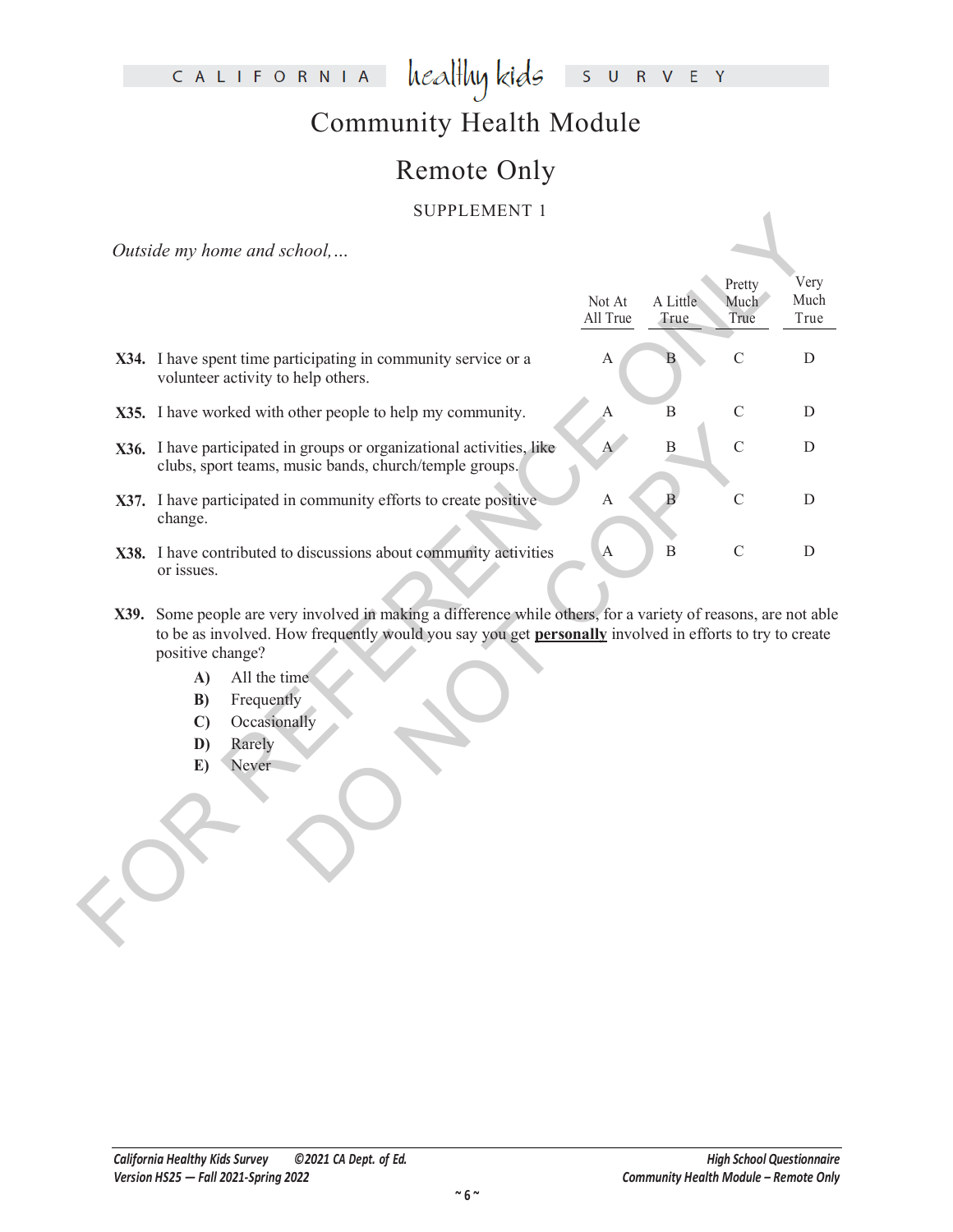healthy kids CALIFORNIA  $\mathsf{S}$ **U** R V E Y

# Community Health Module

# Remote Only

### SUPPLEMENT 1

# **Example in a control of the control of the control of the control of the control of the control of the control of the control of the control of the control of the control of the control of the control of the control of t Below is a list of different ways people might get involved with trying to bring about change in their communities.**

**X40.** Please select the items that you have done in your community in the past 12 months. *(Mark All That Apply.)*

- **A)** Wrote or made a presentation about a community issue
- **B)** Planned or participated in a meeting or event (like a march or rally) directed at community change or a local issue
- **C)** Collected signatures on a petition or asked people about their opinions on community issues
- **D)** Talked to people about voting
- **E)** Met personally with a community official or staff member
- **F)** Sent an email, letter, or other communication to a public figure or organization
- The state of the state of the state of the state of the state of signatures on a petition or asked people about their opinions on community of standard control of the star member and letter, or other communitation to a pub **G)** Posted your views on a blog, Facebook, Instagram, Twitter, other social media or online platform
- **H)** Volunteered time for an organization active in community change
- **I)** Changed your online profile picture to demonstrate solidarity with a political cause or movement
- **J)** Attended a meeting of a government or public agency, such as a city council, planning commission, or school board
- **K)** None of the above